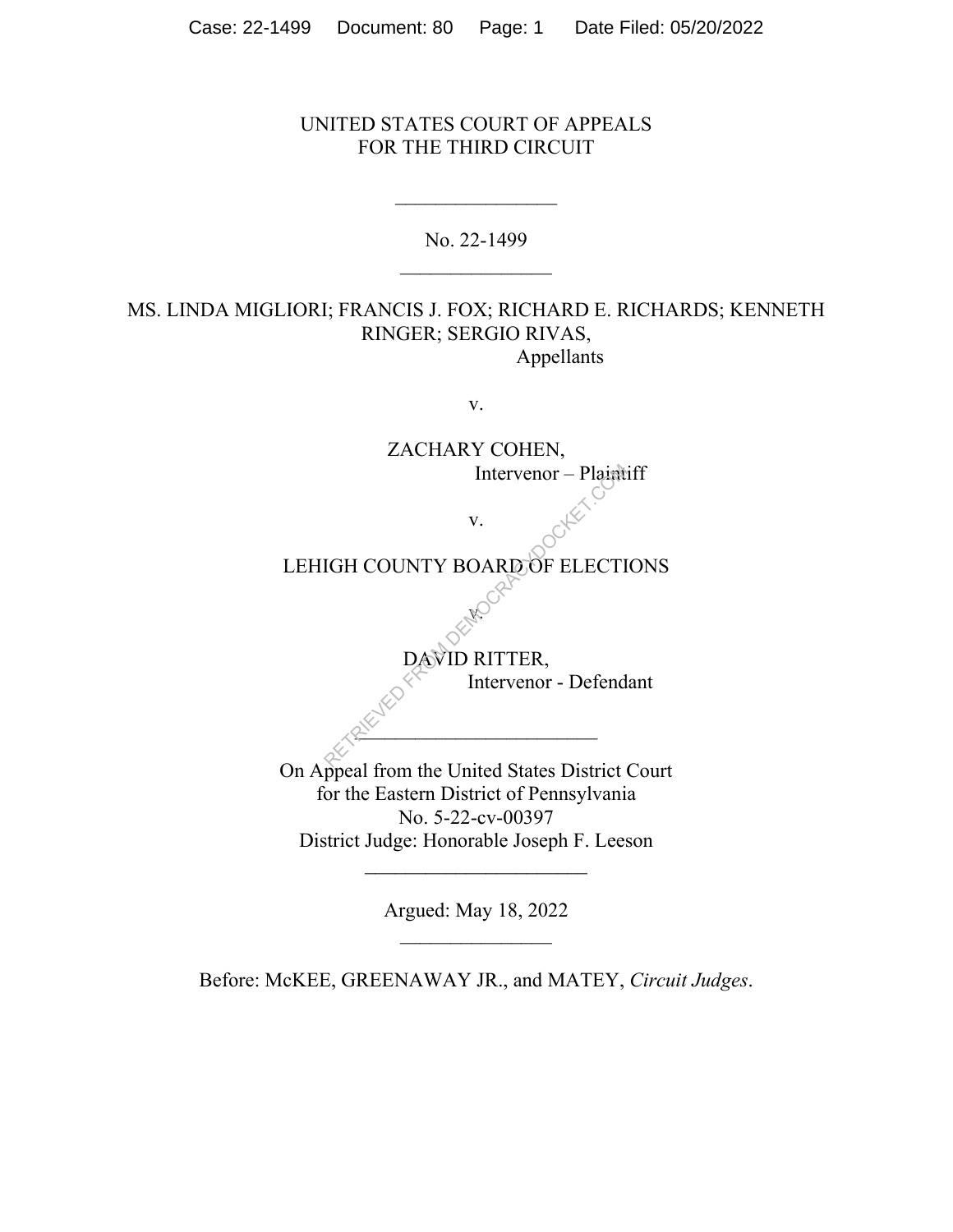## JUDGMENT

 $\frac{1}{2}$ 

This judgment is issued at the direction of the Court pursuant to Fed. R. App. P.  $36(a)(2)$ .

This cause came to be considered on the record from the United States District Court for the Eastern District of Pennsylvania and was argued on May 18, 2022.

On consideration whereof, it is now hereby ORDERED and ADJUDGED by this Court that the judgment of the District Court entered on March 16, 2022, is reversed insofar as it found Appellants lack the capacity to bring suit under 52 U.S.C. § 10101 as there exists a private right of action under 42 U.S.C. § 1983. *See Gonzaga Univ. v. Doe*, 536 U.S. 273, 284–85 (2002). The District Court entered on March<br>ants lack the capacity to bring strit und<br>of action under 42 U.S.C. § 1983. See<br>02).<br>ch as there is no dispute that ballots th<br>on, it is further ORDERED and ADJU<br>Fa. Cons. Stat. §§ 3146.

In addition, inasmuch as there is no dispute that ballots that have the wrong date were counted in the election, it is further ORDERED and ADJUDGED that, the dating provisions contained in 25 Pa. Cons. Stat. §§ 3146.6(a) and 3150.16(a) are immaterial under  $\S 10101(a)(2)(B)$ . Accordingly, there is no basis on this record to refuse to count undated ballots that have been set aside in the November 2, 2021, election for Judge of the Common Pleas of Lehigh County.

This matter is hereby remanded to the District Court and that court is hereby directed to forthwith enter an order that the undated ballots be counted.